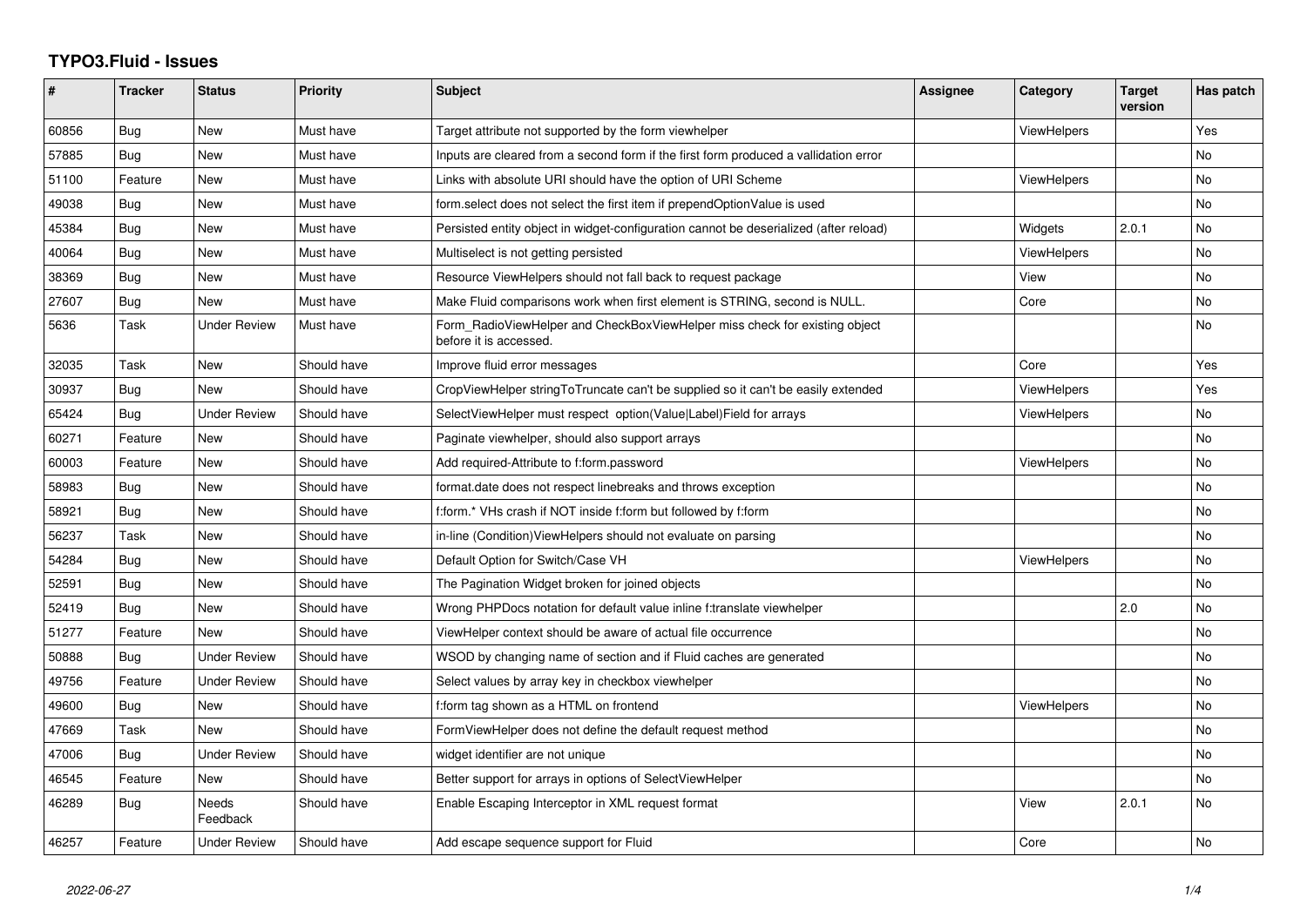| #     | <b>Tracker</b> | <b>Status</b>       | <b>Priority</b> | Subject                                                                                                     | Assignee | Category           | <b>Target</b><br>version | Has patch |
|-------|----------------|---------------------|-----------------|-------------------------------------------------------------------------------------------------------------|----------|--------------------|--------------------------|-----------|
| 46091 | Task           | Needs<br>Feedback   | Should have     | Show source file name and position on exceptions during parsing                                             |          |                    |                          | <b>No</b> |
| 45394 | Task           | New                 | Should have     | Forwardport Unit test for standalone view                                                                   |          | View               |                          | <b>No</b> |
| 45153 | Feature        | New                 | Should have     | f:be.menus.actionMenuItem - Detection of the current select option is insufficient                          |          |                    |                          | <b>No</b> |
| 44234 | Bug            | <b>Under Review</b> | Should have     | selectViewHelper's sorting does not respect locale collation                                                |          | <b>ViewHelpers</b> | 2.1                      | No        |
| 43072 | Task           | <b>New</b>          | Should have     | Remove TOKENS for adding templates fallback in Backporter                                                   |          | View               |                          | No        |
| 43071 | Task           | <b>New</b>          | Should have     | Remove TOKENS for adding fallback teplates in B                                                             |          |                    |                          | No        |
| 42743 | Task           | <b>New</b>          | Should have     | Remove inline style for hidden form fields                                                                  |          |                    |                          | <b>No</b> |
| 42397 | Feature        | <b>New</b>          | Should have     | Missing viewhelper for general links                                                                        |          |                    |                          | No        |
| 40081 | Feature        | <b>New</b>          | Should have     | Allow assigned variables as keys in arrays                                                                  |          |                    |                          | <b>No</b> |
| 39990 | <b>Bug</b>     | <b>New</b>          | Should have     | Same form twice in one template: hidden fields for empty values are only rendered<br>once                   |          | Core               |                          | No        |
| 39936 | Feature        | New                 | Should have     | registerTagAttribute should handle default values                                                           |          | <b>ViewHelpers</b> |                          | No        |
| 38130 | Feature        | <b>New</b>          | Should have     | Checkboxes and multiple select fields should have an assignable default value                               |          |                    |                          | <b>No</b> |
| 37619 | Bug            | New                 | Should have     | Fatal Error when using variable in name attribute of Section ViewHelper                                     |          | <b>ViewHelpers</b> |                          | <b>No</b> |
| 36655 | Bug            | New                 | Should have     | <b>Pagination Links</b>                                                                                     |          | Widgets            |                          | No        |
| 36410 | Feature        | <b>New</b>          | Should have     | Allow templates to send arguments back to layout                                                            |          | <b>ViewHelpers</b> |                          | <b>No</b> |
| 34682 | <b>Bug</b>     | <b>Under Review</b> | Should have     | Radio Button missing checked on validation error                                                            |          | ViewHelpers        |                          | No        |
| 33215 | Feature        | New                 | Should have     | RFC: Dynamic values in ObjectAccess paths                                                                   |          |                    |                          | No        |
| 31955 | Feature        | New                 | Should have     | f:uri.widget                                                                                                |          | Widgets            |                          | No        |
| 28554 | <b>Bug</b>     | New                 | Should have     | (v4) implement feature flag to disable caching                                                              |          |                    |                          | No        |
| 28553 | Bug            | <b>New</b>          | Should have     | improve XHProf test setup                                                                                   |          |                    |                          | <b>No</b> |
| 28552 | Bug            | New                 | Should have     | (v5) write ViewHelper test for compiled run; adjust functional test to do two passes<br>(uncached & cached) |          |                    |                          | No        |
| 28550 | Bug            | <b>New</b>          | Should have     | (v4) make widgets cacheable, i.e. not implement childnodeaccess interface                                   |          |                    |                          | <b>No</b> |
| 28549 | <b>Bug</b>     | New                 | Should have     | make widgets cacheable, i.e. not implement childnodeaccess interface                                        |          |                    |                          | No        |
| 10911 | Task           | <b>New</b>          | Should have     | Tx Fluid ViewHelpers Form AbstractFormViewHelper->renderHiddenIdentityField<br>should be more reliable      |          | ViewHelpers        |                          | <b>No</b> |
| 8648  | <b>Bug</b>     | New                 | Should have     | format.crop ViewHelper should support all features of the crop stdWrap function                             |          | ViewHelpers        |                          | No        |
| 3481  | Bug            | New                 | Should have     | Use ViewHelperVariableContainer in PostParseFacet                                                           |          | Core               |                          | <b>No</b> |
| 3291  | Feature        | Needs<br>Feedback   | Should have     | Cacheable viewhelpers                                                                                       |          |                    |                          | No        |
| 52536 | <b>Bug</b>     | Under Review        | Should have     | Errorclass not set if no property-attribute set                                                             |          |                    |                          |           |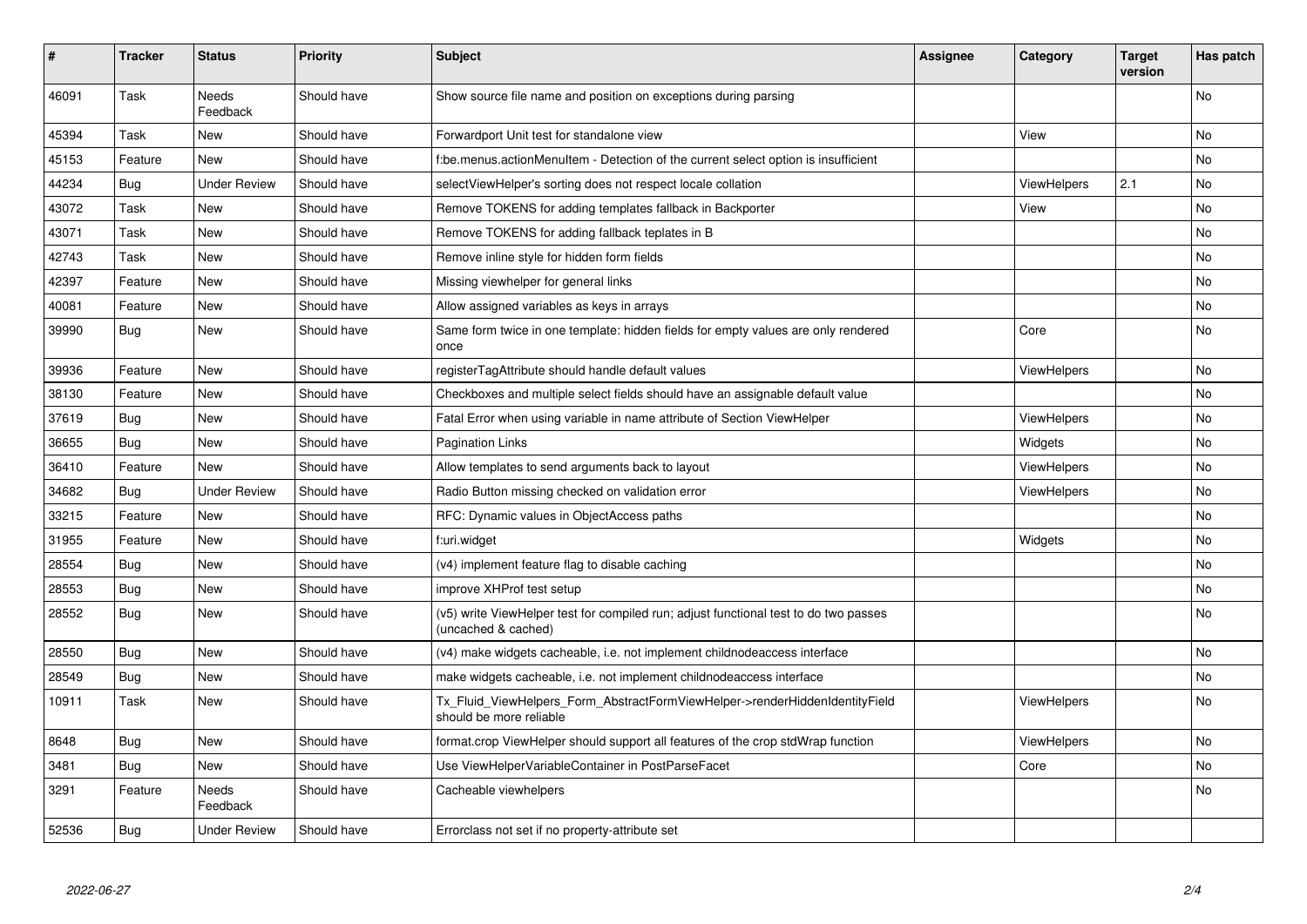| ∦     | <b>Tracker</b> | <b>Status</b>            | <b>Priority</b>      | Subject                                                                                       | Assignee                    | Category    | <b>Target</b><br>version | Has patch |
|-------|----------------|--------------------------|----------------------|-----------------------------------------------------------------------------------------------|-----------------------------|-------------|--------------------------|-----------|
| 45345 | Feature        | <b>Needs</b><br>Feedback | Should have          | Easy to use comments for fluid that won't show in output                                      |                             |             |                          |           |
| 13045 | Bug            | New                      | Should have          | Entity decode of strings are different between if-conditions and output of variable           |                             |             |                          |           |
| 9950  | Task           | New                      | Should have          | Binding to nested arrays impossible for form-elements                                         |                             | ViewHelpers |                          |           |
| 9514  | Feature        | New                      | Should have          | Support explicit Array Arguments for ViewHelpers                                              |                             |             |                          |           |
| 4704  | Feature        | <b>New</b>               | Should have          | Improve parsing exception messages                                                            |                             | Core        |                          |           |
| 36559 | Feature        | New                      | Could have           | New widget progress bar                                                                       |                             |             |                          | Yes       |
| 7608  | Feature        | New                      | Could have           | Configurable shorthand/object accessor delimiters                                             |                             | Core        |                          | Yes       |
| 62346 | Feature        | <b>New</b>               | Could have           | f:comment should have high precende                                                           |                             | Core        | 3.x                      | No        |
| 60181 | Feature        | New                      | Could have           | Caching mechanism for Fluid Views/Templates                                                   |                             | View        |                          | <b>No</b> |
| 34309 | Task           | New                      | Could have           | Unknown ViewHelpers cause exception - should be handled more graceful                         |                             | ViewHelpers |                          | <b>No</b> |
| 30555 | Feature        | New                      | Could have           | Make TagBuilder more extensible                                                               |                             | Core        |                          | No        |
| 10472 | Feature        | New                      | Could have           | Fluid Standalone distribution                                                                 |                             | Core        |                          | <b>No</b> |
| 8989  | Feature        | <b>Needs</b><br>Feedback | Could have           | Search path for fluid template files                                                          |                             | View        |                          | No        |
| 48355 | Feature        | New                      | Could have           | Assign output of viewhelper to template variable for further processing.                      |                             |             |                          |           |
| 1907  | Feature        | New                      | Could have           | Default values for view helpers based on context                                              |                             | Core        |                          |           |
| 26664 | Task           | New                      | Won't have this time | Clean up Form ViewHelpers                                                                     |                             | ViewHelpers |                          | No        |
| 26658 | Task           | New                      | Won't have this time | Make Form ViewHelpers consistent                                                              |                             | ViewHelpers |                          | <b>No</b> |
| 51239 | <b>Bug</b>     | <b>Under Review</b>      | Must have            | AbstractViewHelper use incorrect method signature for "\$this->systemLogger->log()"           | Adrian Föder                | Core        |                          | Yes       |
| 54195 | Task           | New                      | Should have          | Rename and move FormViewHelper's errorClass value, currently 'f3-form-error'                  | Adrian Föder                | ViewHelpers |                          | <b>No</b> |
| 59057 | Bug            | <b>Under Review</b>      | Must have            | Hidden empty value fields shoud be disabled when related field is disabled                    | Bastian<br>Waidelich        | ViewHelpers |                          | No        |
| 58862 | <b>Bug</b>     | Needs<br>Feedback        | Should have          | FormViewHelper doesn't accept NULL as value for \$arguments                                   | <b>Bastian</b><br>Waidelich | ViewHelpers |                          | Yes       |
| 53806 | Bug            | <b>Under Review</b>      | Should have          | Paginate widget maximumNumberOfLinks rendering wrong number of links                          | Bastian<br>Waidelich        | Widgets     |                          | No.       |
| 33628 | Bug            | Needs<br>Feedback        | Must have            | Multicheckboxes (multiselect) for Collections don't work                                      | Christian Müller            | ViewHelpers |                          | No        |
| 55008 | <b>Bug</b>     | <b>Under Review</b>      | Should have          | Interceptors should be used in Partials                                                       | Christian Müller            |             |                          | No        |
| 3725  | Feature        | <b>New</b>               | Could have           | CSS Engine                                                                                    | Christian Müller            | ViewHelpers |                          | No        |
| 37095 | Feature        | New                      | Should have          | It should be possible to set a different template on a Fluid TemplateView inside an<br>action | Christopher<br>Hlubek       |             |                          | No        |
| 43346 | Feature        | <b>Under Review</b>      | Should have          | Allow property mapping configuration via template                                             | Karsten<br>Dambekalns       | ViewHelpers | 2.1                      | No        |